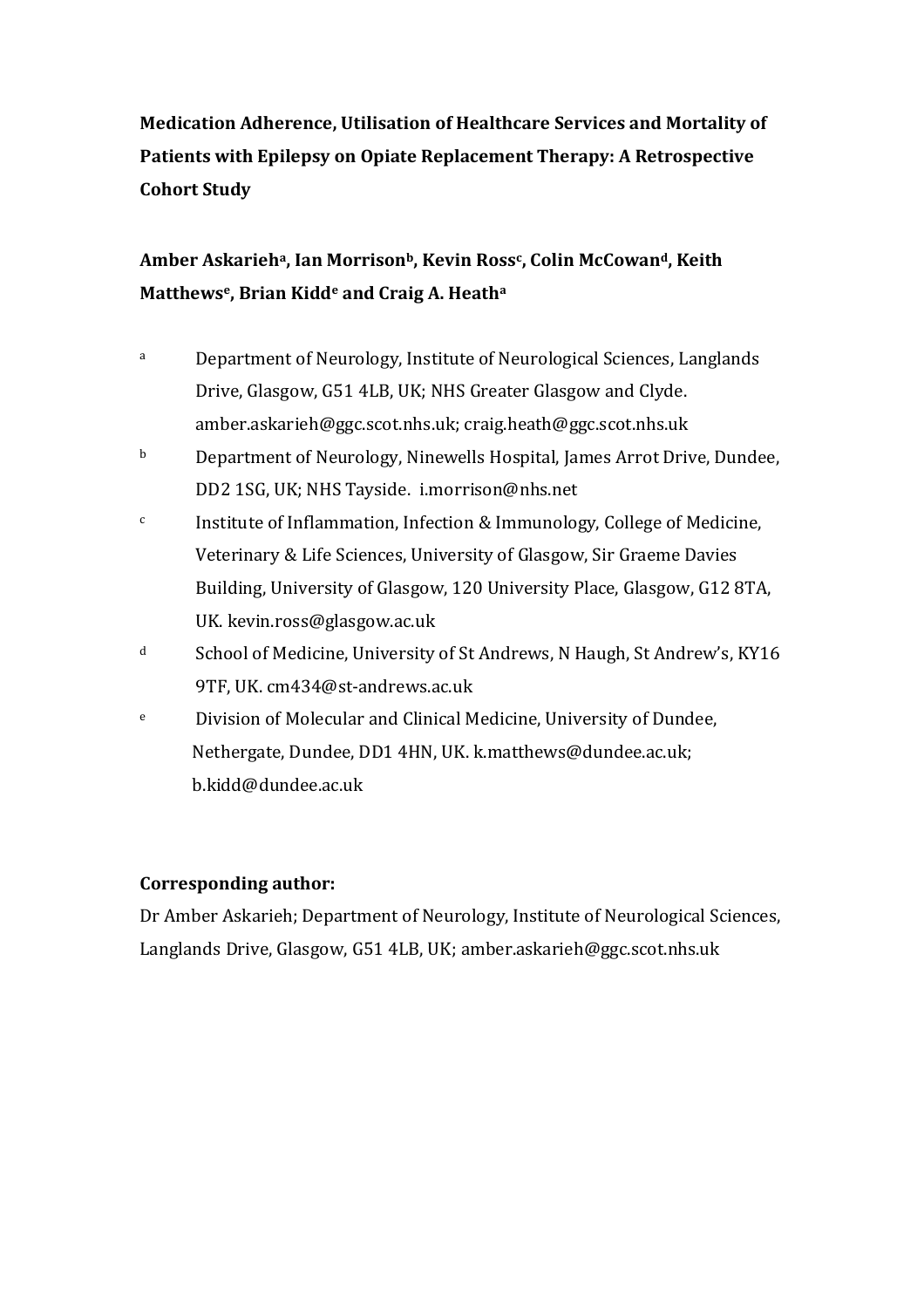### **Declarations of Interest:**

C Heath has contributed to advisory boards for UCB Pharmaceutical and Eisai. He has also received educational grants from UCB, Cyberonics and Eisai.

A Askarieh: none

I Morrison has contributed to advisory boards for UCB Pharmaceutical and Eisai. He has also received educational grants from UCB, Cyberonics and Eisai K Ross: none

C McCowan: none

K Matthews has chaired advisory boards and received educational grants from Cyberonics. He has received educational grants from Schering Plough and research project funding from Merck Serono, Lundbeck, Reckitt Benckiser, St Jude Medical and Indivior. He has received travel and accommodation support from Medtronic, the Focused Ultrasound Foundation and St Jude Medical to attend meetings.

B Kidd: none

This research was supported by a grant from TENOVUS trust, a national charity involved in the improvement of healthcare within Scotland.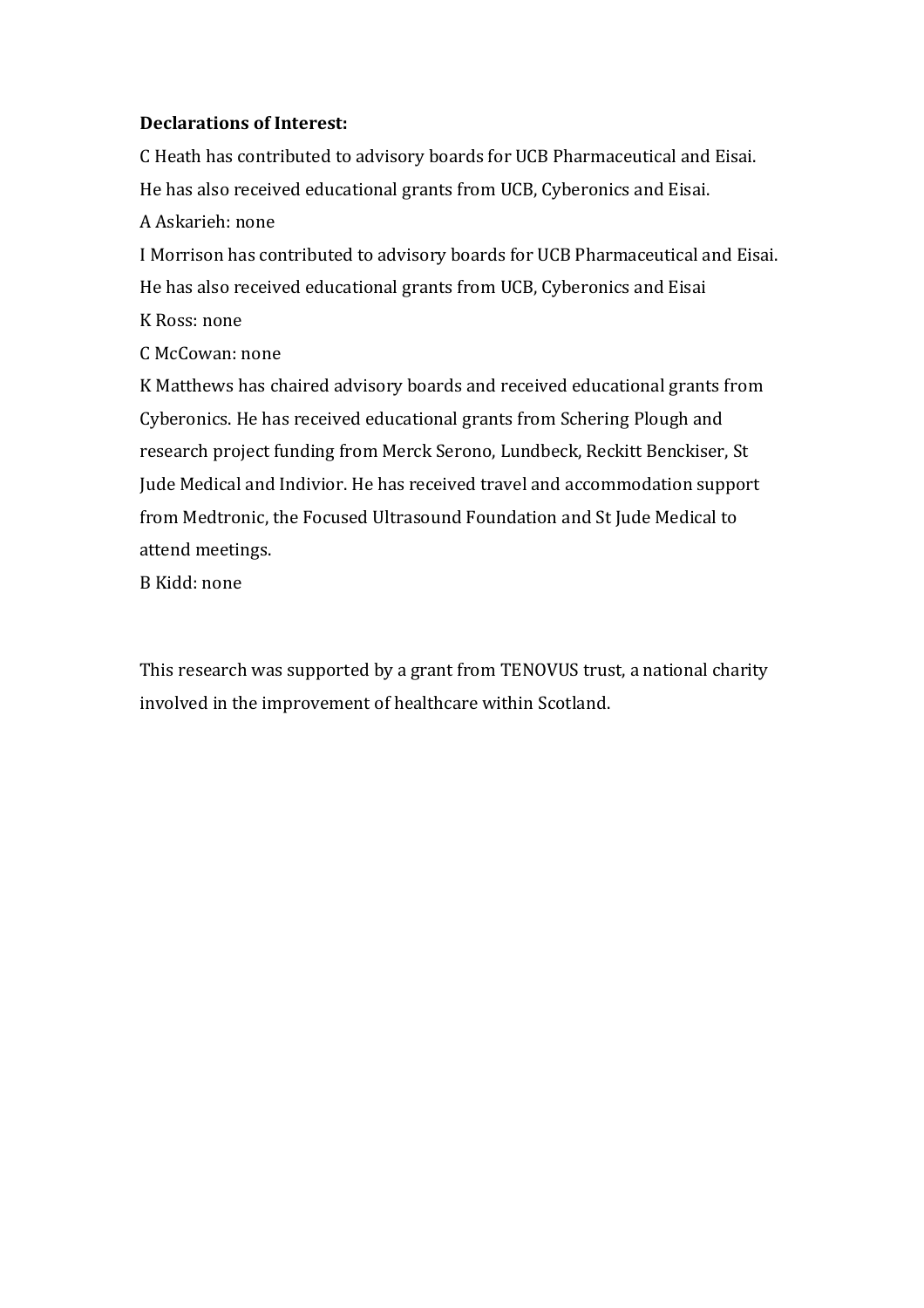#### *Abstract*

**Introduction:** Substance misuse is not uncommonly recognized in people with epilepsy (PWE). Mortality is significantly greater in those with comorbid substance misuse but it remains unclear whether epilepsy care and management contribute to this. This cohort study aims to compare the rates of mortality in PWE receiving opiate replacement therapy (ORT) and PWE alone, as well as evaluate their medication adherence, levels of engagement with epilepsy services as currently delivered and utilisation of unscheduled hospital care.

**Material and Methods:** A 5-year historical cohort for PWE was identified and manually validated using electronic patient records registered with NHS Tayside. Overall incidence rates for mortality and contact with emergency health care services were calculated for PWE receiving ORT and PWE alone. Engagement with outpatient epilepsy services was also noted. Adherence to antiepileptic drugs (AEDs) was expressed in terms of medication possession ratio (MPR).

**Results:** Of the 1297 PWE attending a tertiary care epilepsy service, 68 (5.3%) PWE were receiving ORT. The mortality rate was significantly greater in PWE on ORT in comparison to PWE only (7.4% vs 1.7 %; P<0.05; relative risk of death: 4.34, 95% CI 1.19 to 15.7), as well as the incidence of emergency health care services contact being higher (24.5% vs 17.7%; P<0.05; incidence rate ratio: 1.39, 95% CI: 1.12-1.71). Poor adherence to AEDs was also more common in PWE on ORT (28.4% vs 23.5%; P= 0.02), as well as failure to engage with elective outpatient services (8.4% vs 3.0%; P<0.05; rate ratio 2.77, 95% CI: 1.86-4.1).

**Conclusion:** PWE on ORT are less likely to engage with elective epilepsy services as currently delivered or take AEDs as prescribed despite most of these patients having daily attendance at a community pharmacist. This may contribute to the significantly increased rates of mortality and unscheduled hospital care. Clinicians and policymakers should consider service redesign to meet the demands of this high-risk population in an attempt to reduce mortality and morbidity.

**Keywords:** epilepsy, opiate, methadone, mortality, adherence, antiepileptic drugs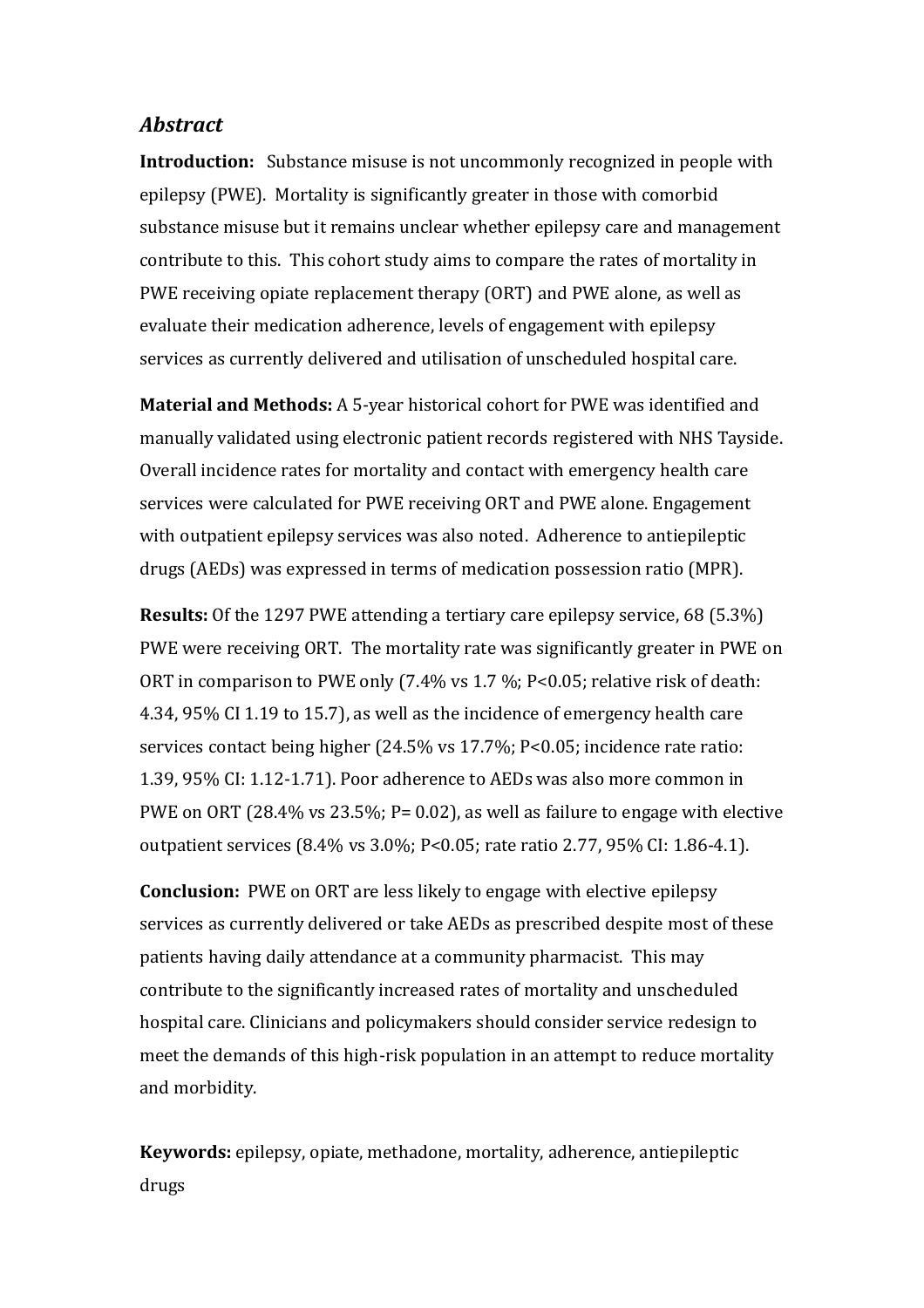# **Introduction**

Epilepsy is the most common chronic neurological disorder in the UK with approximately 400 000 affected<sup>1</sup>. Mortality has been shown to be consistently higher in people with epilepsy (PWE) compared to people without epilepsy and almost half of epilepsy-related deaths occur in those younger than 55 years old2.

A number of physical and psychiatric comorbidities are more common in those with epilepsy in comparison to the general population<sup>3-4</sup>. Some individual comorbid conditions are associated with particularly poor outcomes, for example, comorbid substance misuse and dependency. In addition, the Scottish National Drug-Related Deaths database reported epilepsy as a documented comorbid medical condition in almost 12% of all drug-related deaths in 20125.

It is not clear why mortality rates in PWE and comorbid substance dependency are high and whether epilepsy care, engagement with epilepsy services or levels of adherence to antiepileptic drugs (AEDs) contribute. Poorer adherence to AEDs has consistently been shown to be associated with poorer outcomes in PWE<sup>6</sup> and it is conceivable that despite attending a community pharmacist regularly, PWE on opiate replacement therapy (ORT), in the form of Methadone, have lower rates of AED adherence. Demonstration of such would be an important finding allowing policymakers to consider novel methods of service delivery to reduce mortality and emergency healthcare use.

This study aimed to determine the frequency of ORT in a representative sample of PWE attending a tertiary care epilepsy service in the UK; describe the rates of mortality and contact with emergency health care services within this population in comparison to a matched population of PWE only; and evaluate medication adherence of these two groups, along with their levels of engagement with epilepsy services as currently delivered.

Abbreviations: people with epilepsy (PWE); antiepileptic drugs (AEDs); opiate replacement therapy (ORT); Community Health Index (CHI); medication possession ratio (MPR); Scottish Index of Multiple Deprivation (SIMD)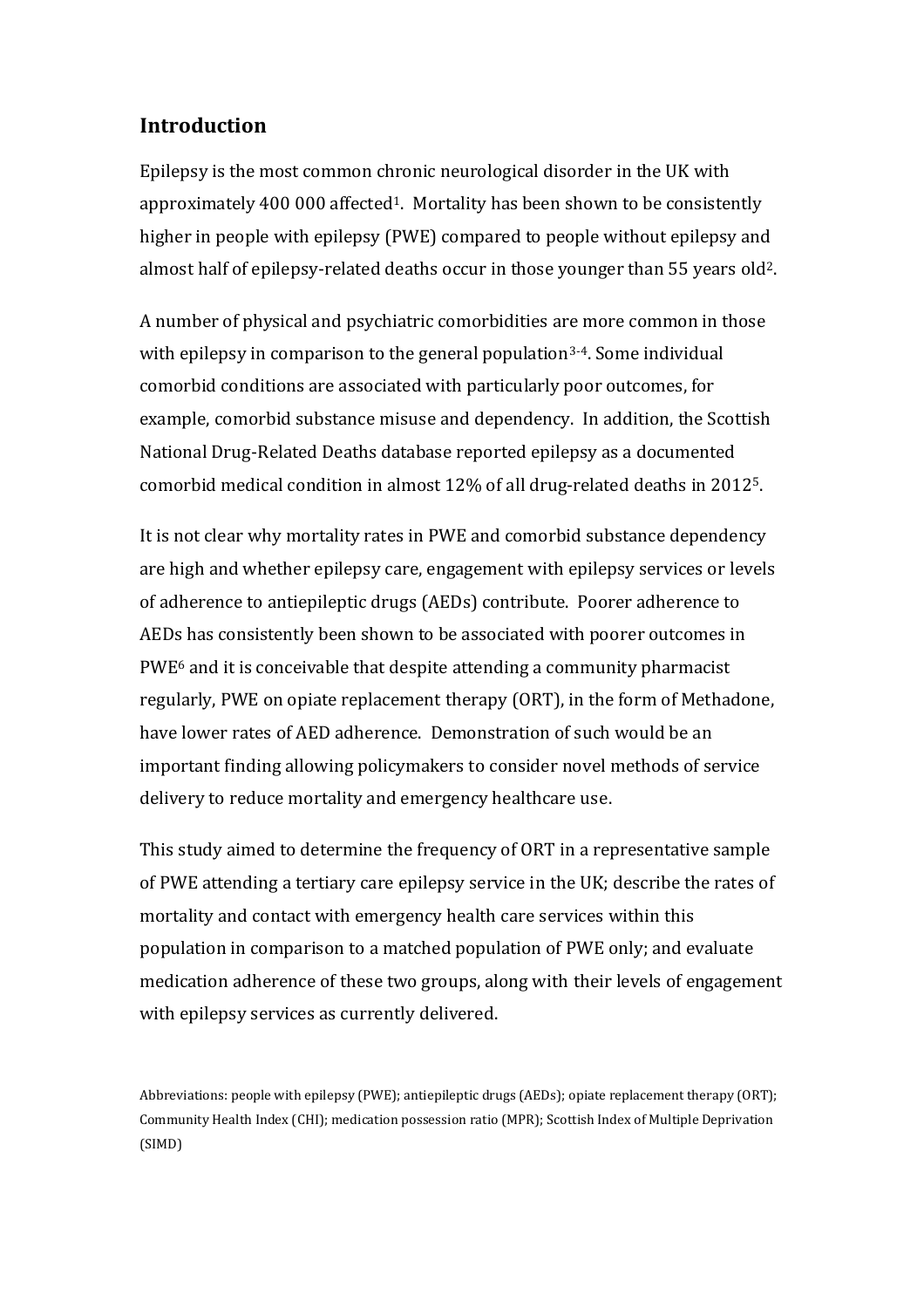# **Materials and Method**

Each individual registered with a primary care practice in Scotland has a unique ten-digit community health index (CHI) number. This CHI number allows linkage of health-related datasets providing a unique electronic resource of information on aspects such as outpatient clinic attendances, hospital admissions, community dispensing drug data and mortality.

A 5-year historical cohort for PWE was identified and manually validated using electronic patient records registered with the regional health board area of NHS Tayside. Patients were included if they were over 16 years of age and attended an outpatient appointment with epilepsy services within the period of 1st January 2010 and 31st December 2015.

Overall incidence rates for mortality and contact with emergency health care services were calculated for PWE alone and for PWE in receipt of an ORT prescription for Methadone. Contact with emergency health care services included Emergency Department attendances, hospital admissions and out-ofhours contact.

Adherence status was evaluated using medication possession ratio and was considered in quarters (3 monthly). This allowed for adherence to change over time rather than applying the concept of fixed adherence during the entire study period. Poor adherence was defined as MPR of less than 80% to match previous large epidemiological studies<sup>6</sup>. Polytherapy was defined as more than one AED consistently prescribed for more than 180 days.

Engagement with epilepsy services was determined by attendance at outpatient clinics and information obtained from NHS Scotland outpatients datasets.

P-values were calculated using Chi-squared tests, for categorical data, and Student t-tests, for continuous data.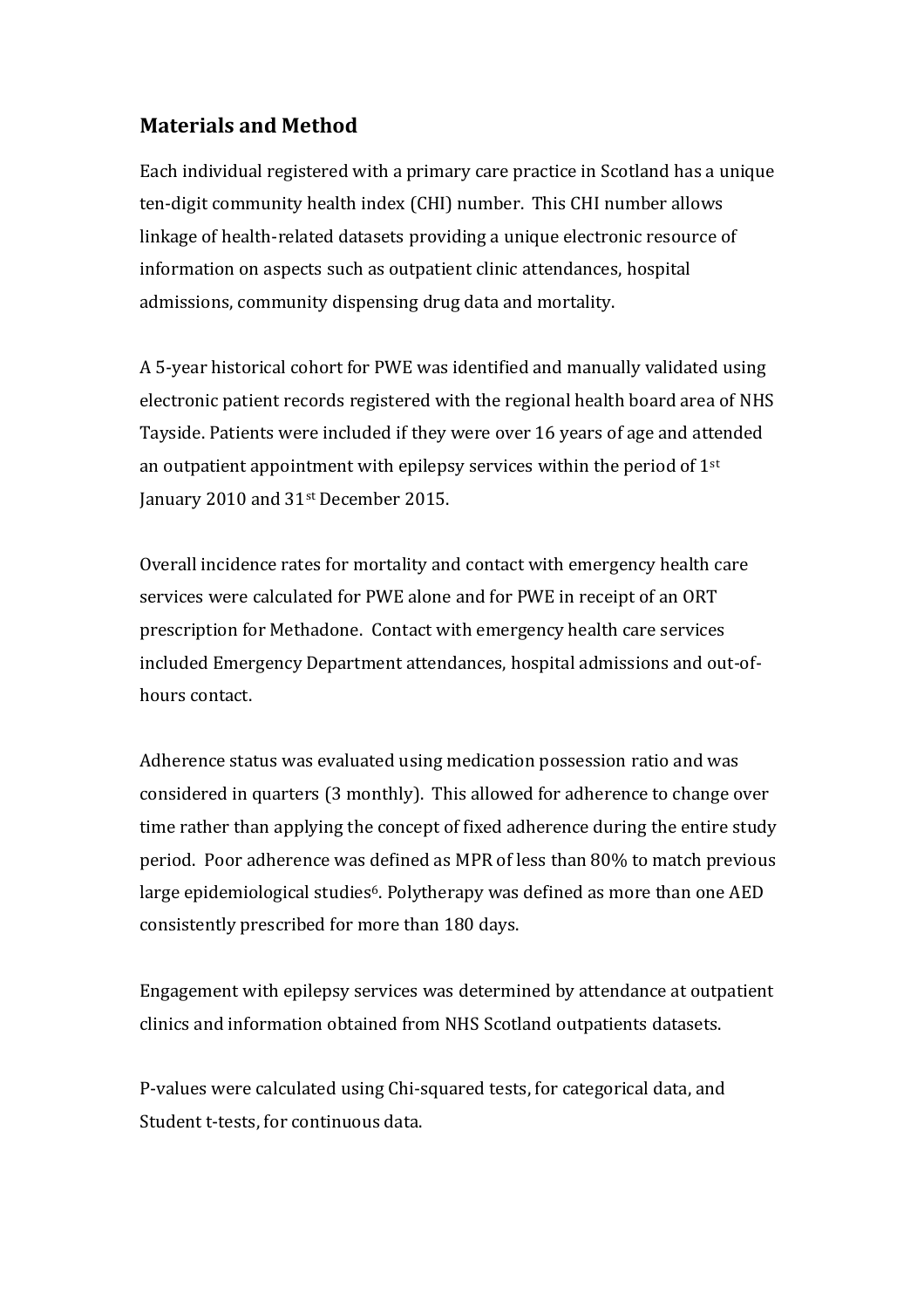Socioeconomic status based on home postcode for each patient was also measured using Scottish Index of Multiple Deprivation (SIMD)**7**. PWE only and PWE on ORT were matched on the basis of age (+/- 5years), social class and gender. Each PWE on ORT was matched with 4 PWE only in the majority of cases.

# *Results*

# *Basic demographics*

Between 1st January 2010 and 31st December 2015, 1297 PWE attended their regional centre for epilepsy. Of these, 68 (5.2%) PWE were receiving an ORT prescription for Methadone. Mean age at first clinic attendance was 36.4 years old for PWE only and 35.7 years old for PWE on ORT.

An unexposed (non-ORT) comparison group matched for age, gender and socioeconomic status was identified from the PWE only cohort (n=236). The baseline demographics features of the unexposed and exposed patients are summarised in Table 1.

|             |              | <b>Unexposed</b> | <b>Exposed</b> |
|-------------|--------------|------------------|----------------|
|             |              | PWE only         | PWE on ORT     |
|             |              | $(n=236)$        | $(n=68)$       |
| Gender      | Male         | 148 (62.7%)      | 41 (60.3%)     |
|             | Female       | 88 (37.3%)       | 27 (39.7%)     |
| Age range   | 18 to 29     | 66 (28%)         | 15 (22.1%)     |
|             | 30 to 39     | 78 (33.1%)       | 32 (47.1%)     |
|             | >40          | 92 (39%)         | 21 (30.9%)     |
| <b>SIMD</b> | $\mathbf{1}$ | 130 (55.1%)      | 40 (58.8%)     |
|             | 2            | 50 (21.2%)       | 15 (22.1%)     |
|             | $3+$         | 56 (23.7%)       | 13 (19.1%)     |

*Table 1. Demographic features: Unexposed (non-ORT) Vs Exposed (ORT) population. Scottish Index of Multiple Deprivation (SIMD). Each decile contains 10% of Scotland's population. Decile 1: most deprived; decile 10: least deprived.*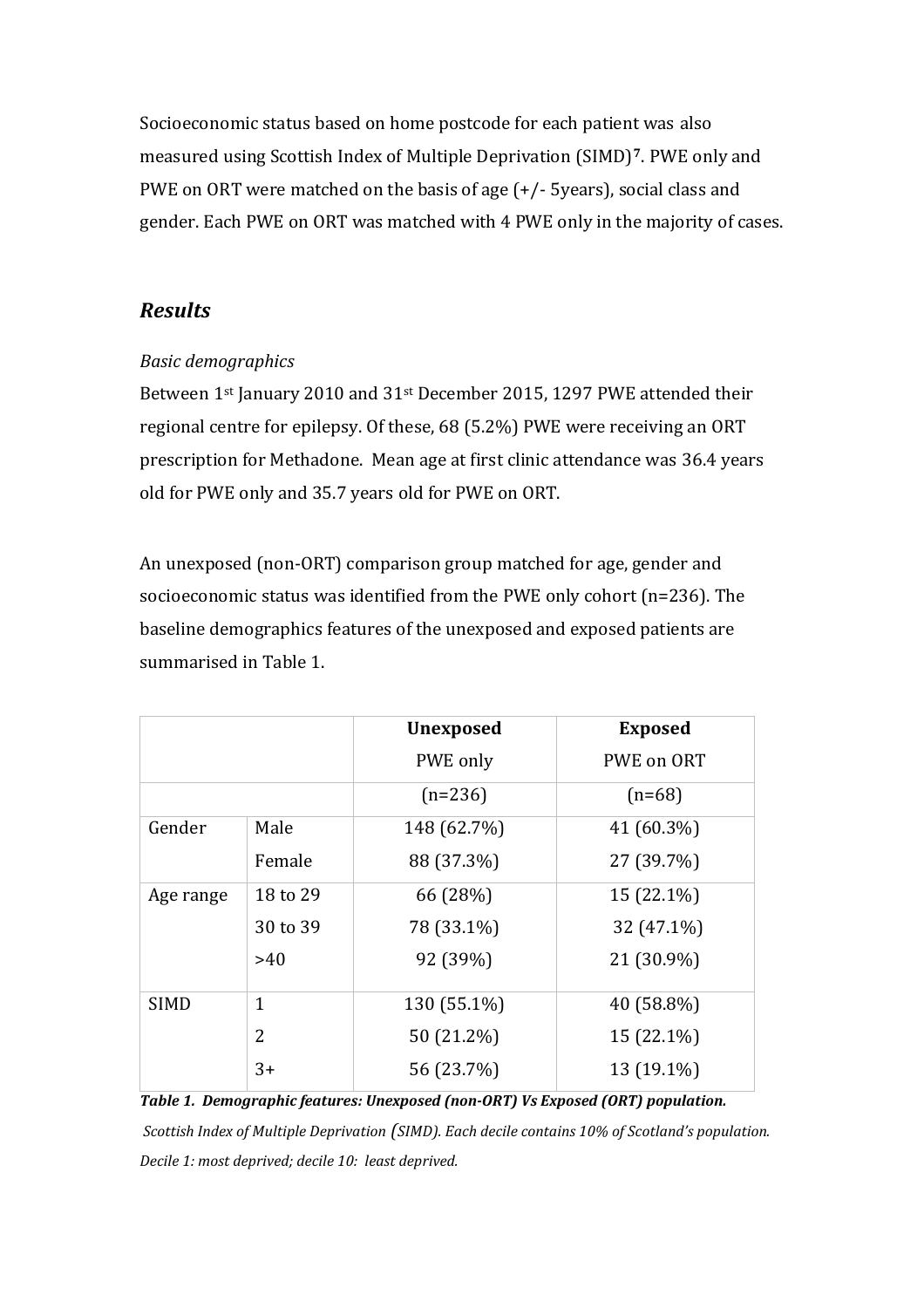#### *Follow-up*

The study cohort (n=304) generated 599 patient-years of follow up. Mean follow-up period for exposed (ORT) and unexposed (non-ORT) patients was similar (23.28 months for case vs 23.88 months for controls).

#### *Deaths*

The mortality rate of PWE on ORT was significantly greater than the PWE only group. During the follow-up period, there were 9 deaths. 5 of these deaths were identified in PWE on ORT (7.4%) and 4 in the PWE only group (1.7%); pvalue<0.05; relative risk of death 4.34, 95% CI 1.19-15.7.

#### *Overall Adherence to AEDs*

2396 treatment quarters were included for analysis. PWE on ORT generated 522 treatment quarters during follow-up compared to 1874 for PWE only. Poor adherence (MPR<80%) was identified more commonly in PWE on ORT in comparison to the PWE only cohort: 148/522 (28.4%) vs 441/1874 (23.5%), respectively; p-value= 0.02.

At least one period of poor adherence was commonly identified in both groups: 41/68 (60.3%) in PWE on ORT vs 138/236 (58.5%) in PWE only.

#### *Contact with Emergency Health Care Services*

During the follow-up period, contact with emergency health care services was recorded in 461 treatment quarters. Of these, 128/522 (24.5%) were identified in PWE on ORT vs 331/1874 (17.7%) in the PWE only cohort**;** p-value<0.05; incidence rate ratio 1.39, 95% CI: 1.12-1.71.

#### *Engagement with Outpatient Epilepsy Services*

A failure to attend an elective outpatient appointment was identified in 101 treatment quarters. PWE on ORT failed to attend 44/522 (8.4%) vs 57/1874 (3.0%) for PWE only. Thus, the non-attendance rate within the exposed group was almost three times higher than the unexposed control group; p-value<0.05; rate ratio 2.77, 95% CI: 1.86-4.1.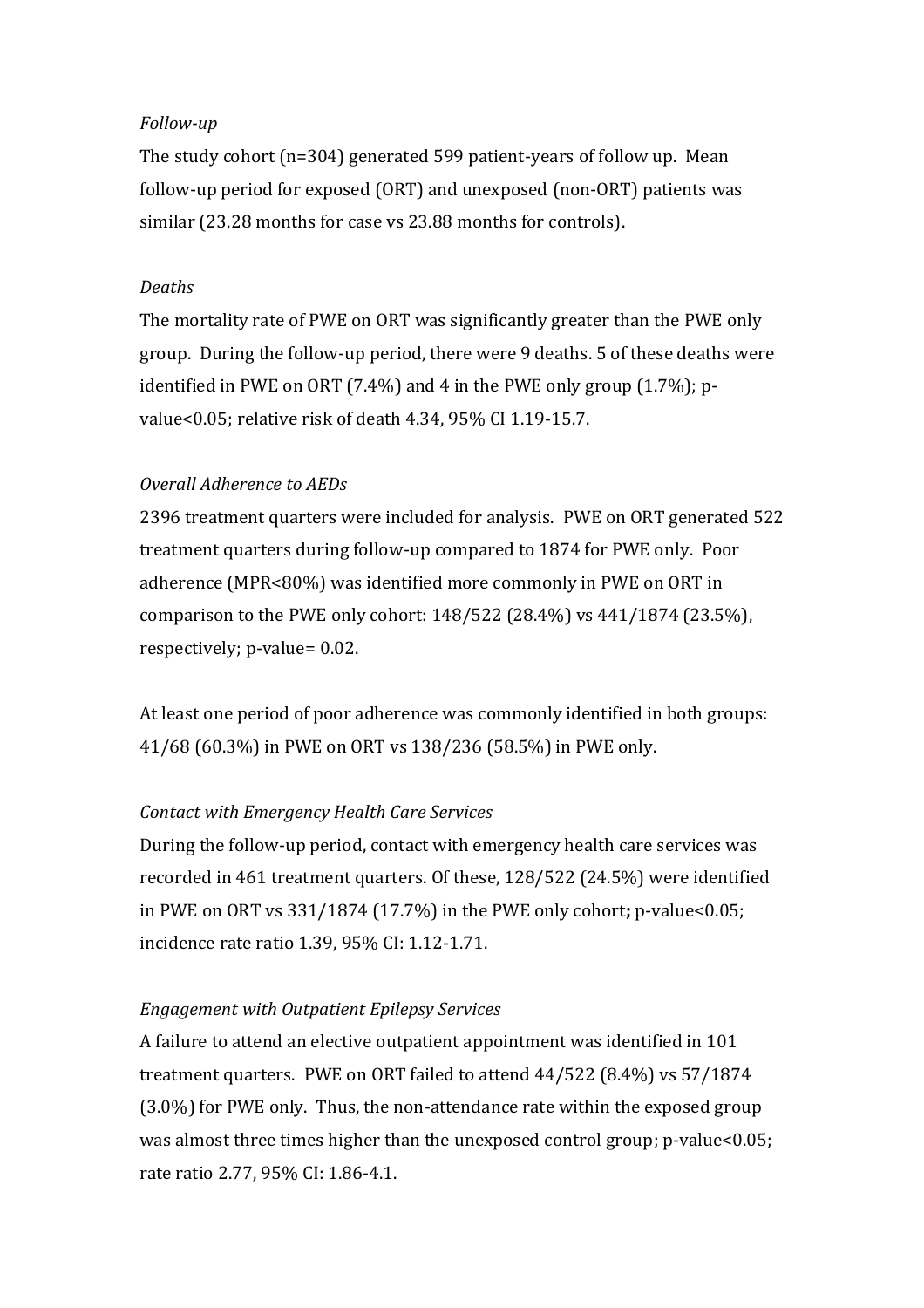#### *Polytherapy*

The majority of PWE received a single AED during the period of interest. The use of polytherapy was significantly lower in PWE on ORT compared to the PWE only group: 15/68 (22.1%) vs 107/236 (45.3%), respectively; p-value = 0.0006.

# **Discussion**

This study shows that PWE who are prescribed Methadone ORT are at significantly greater risk of death in comparison to PWE not on ORT. This higher risk cohort appears to engage less effectively with the current model of elective outpatient epilepsy services but utilise emergency health care services at a higher rate. Despite attending community pharmacist services regularly to collect their Methadone prescription (typically daily), PWE on ORT show lower rates of adherence to prescribed AEDs. This regular community contact may afford an opportunity for pharmacists, under the supervision of local clinicians, to consider co-dispensing AEDs to these patients when attending to collect their ORT. Such an initiative may improve AED adherence in this patient group and potentially reduce utilisation of emergency health care services and mortality.

This is the first study to use record linkage to explore AED adherence and clinical outcomes in this high-risk group. Despite selecting patients sequentially from a clinical service that covers a regional health board area, the prevalence of ORT reported here within a cohort of PWE is likely to represent an underestimate because clinic attendance was mandatory for inclusion. This method has almost certainly therefore, led to a selection bias with inclusion of a more stable population.Accordingly, this study is likely to have underestimated the adverse outcomes for PWE on ORT overall. We chose this approach however, for two reasons. First, we were keen to ensure diagnostic accuracy, including those with expert clinician-confirmed diagnoses of epilepsy. Second, we were keen to explore the outcomes in those who would be considered a relatively stable cohort having regular contact with healthcare professionals and thus, more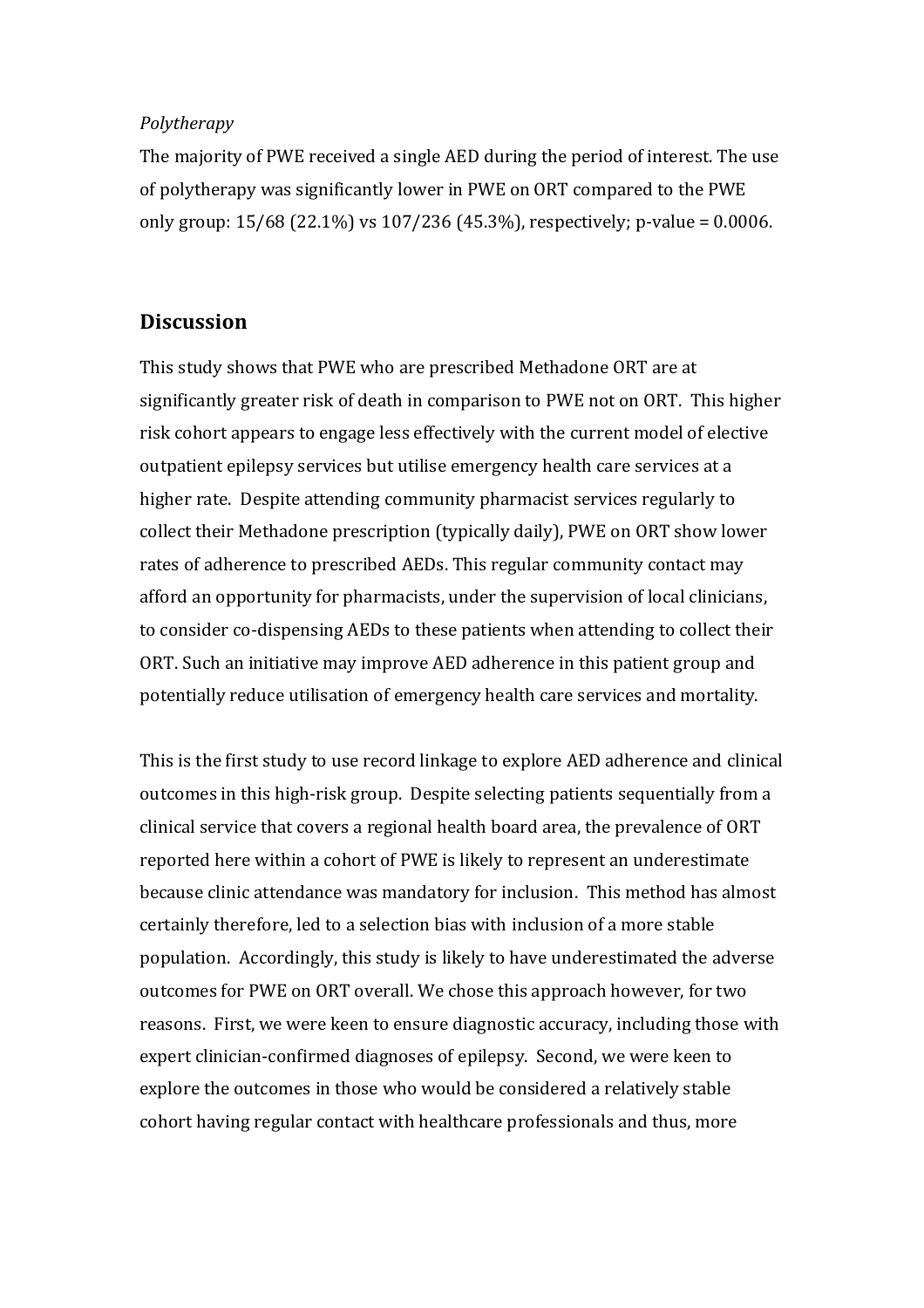likely to be amenable to potential future interventions such as co-dispensing of prescribed Methadone and AEDs.

The high frequency of polytherapy within the PWE only cohort may suggest this unexposed population had a higher proportion of drug treatment refractory patients. If this explanation is correct, we may have expected to see a greater number of deaths and adverse events within this cohort and consequently, we may have also potentially underestimated the relative risk of adverse outcomes in the PWE on ORT cohort. In addition, it is unknown whether the lower rates of polytherapy seen in PWE on ORT reflect an active decision on the part of the responsible clinician or poor engagement with neurology services from this group in the form of irregular clinic attendance.

There are competing explanations to account for the increased mortality rate in the PWE on ORT cohort. The first is that a prescription of Methadone, in combination with AEDs, confers a greater risk of death. One could speculate that this may be the result of an increased QT interval, as many AEDS and Methadone can alter cardiac conduction, theoretically leading to a fatal arrhythmia<sup>8, 9</sup>; this requires further assessment. A further explanation could be that a "chaotic" lifestyle during periods of variable adherence to Methadone directly led to death. Finally, as we did not consider comorbidity, there remains a possibility that patients on Methadone have greater comorbidity, directly influencing mortality. Quantifying additional comorbidity and Methadone-related factors would have required an additional cohort consisting of Methadone only patients and much of the data required for this was not available.

### **Conclusion**

This study demonstrates that PWE on prescribed ORT have poor clinical outcomes, AED adherence and are less likely to engage with epilepsy services as currently configured and delivered. Clinicians and policymakers should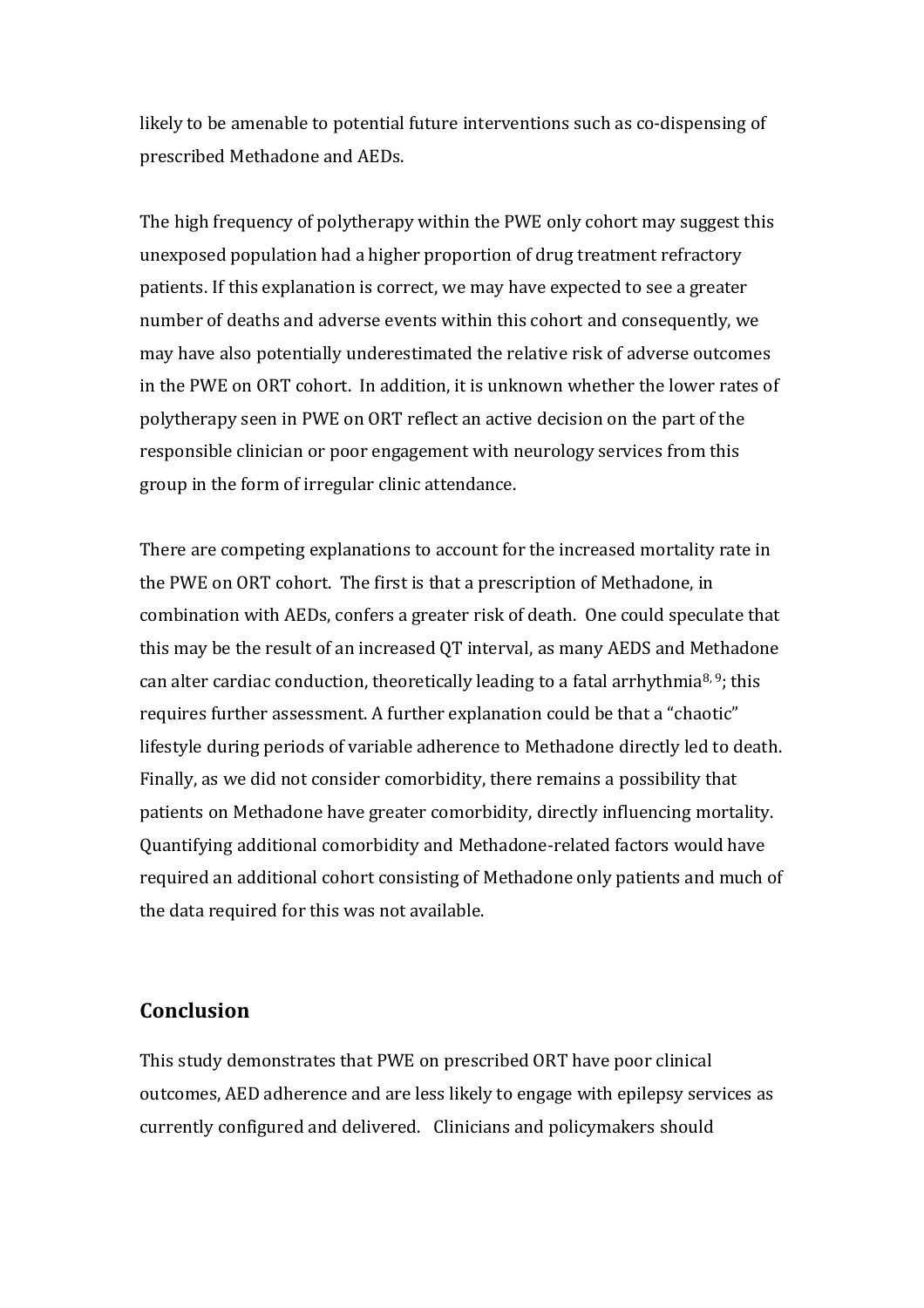consider service redesign to meet the demands of this high-risk population in an attempt to reduce mortality and morbidity.

# **References**

[1] Joint Epilepsy Council of the UK and Ireland. Epilepsy prevalence, incidence and other statistics, https://www.epilepsyscotland.org.uk/wpcontent/uploads/2019/05/Joint\_Epilepsy\_Council\_Prevalence\_and\_Incidence\_Septembe r\_11\_3.pdf; 2001 [accessed:19th August 2020].

[2] Gaitatzis A, Johnson AL, Chadwick DW, Shorvon SD, Sander JW. Life expectancy in people with newly diagnosed epilepsy. *Brain.* 2004; 127 (11): 2427-32. https://doi.org/10.1093/brain/awh267.

[3] Weatherburn CJ, Heath CA, Mercer SW, Guthrie B. Physical and mental health comorbidities of epilepsy: Population-based cross-sectional analysis of 1.5 million people in Scotland. *Seizure.* 2017; 45:125-131. [https://doi.org/10.1016/j.seizure.2016.11.013.](https://doi.org/10.1016/j.seizure.2016.11.013)

[4] Fazel S, Wolf A, Långström N, Newton CR, Lichtenstein P. Premature mortality in epilepsy and the role of psychiatric co-morbidity. *Lancet.* 2013; 382: 1646–54. https://doi.org/10.1016/S0140-6736(13)60899-5.

[5] ISD Scotland. National Drug-Related Deaths Database (Scotland) Report: Analysis of Deaths occurring in 2012, [http://www.isdscotland.org/Health-Topics/Drugs-and-](http://www.isdscotland.org/Health-Topics/Drugs-and-Alcohol-Misuse/Publications/2014-03-25/2014-03-25-NDRDD-Report.pdf)[Alcohol-Misuse/Publications/2014-03-25/2014-03-25-NDRDD-Report.pdf;](http://www.isdscotland.org/Health-Topics/Drugs-and-Alcohol-Misuse/Publications/2014-03-25/2014-03-25-NDRDD-Report.pdf) 2012 [accessed 19th August 2020].

[6] Faught E, Duh MS, Weiner JR, Guerin A, Cunnington MC. Nonadherence to antiepileptic drugs and increased mortality: findings from the RANSOM study. *Neurology*. 2008; 71(20):1572-8. https://doi.org/10.1212/01.wnl.0000319693.10338.b9

[7] The Scottish Government. Scottish Index of Multiple Deprivation, [http://www.scotland.gov.uk/Topics/Statistics/SIMD;](http://www.scotland.gov.uk/Topics/Statistics/SIMD) 2014 [accessed 19th August 2020].